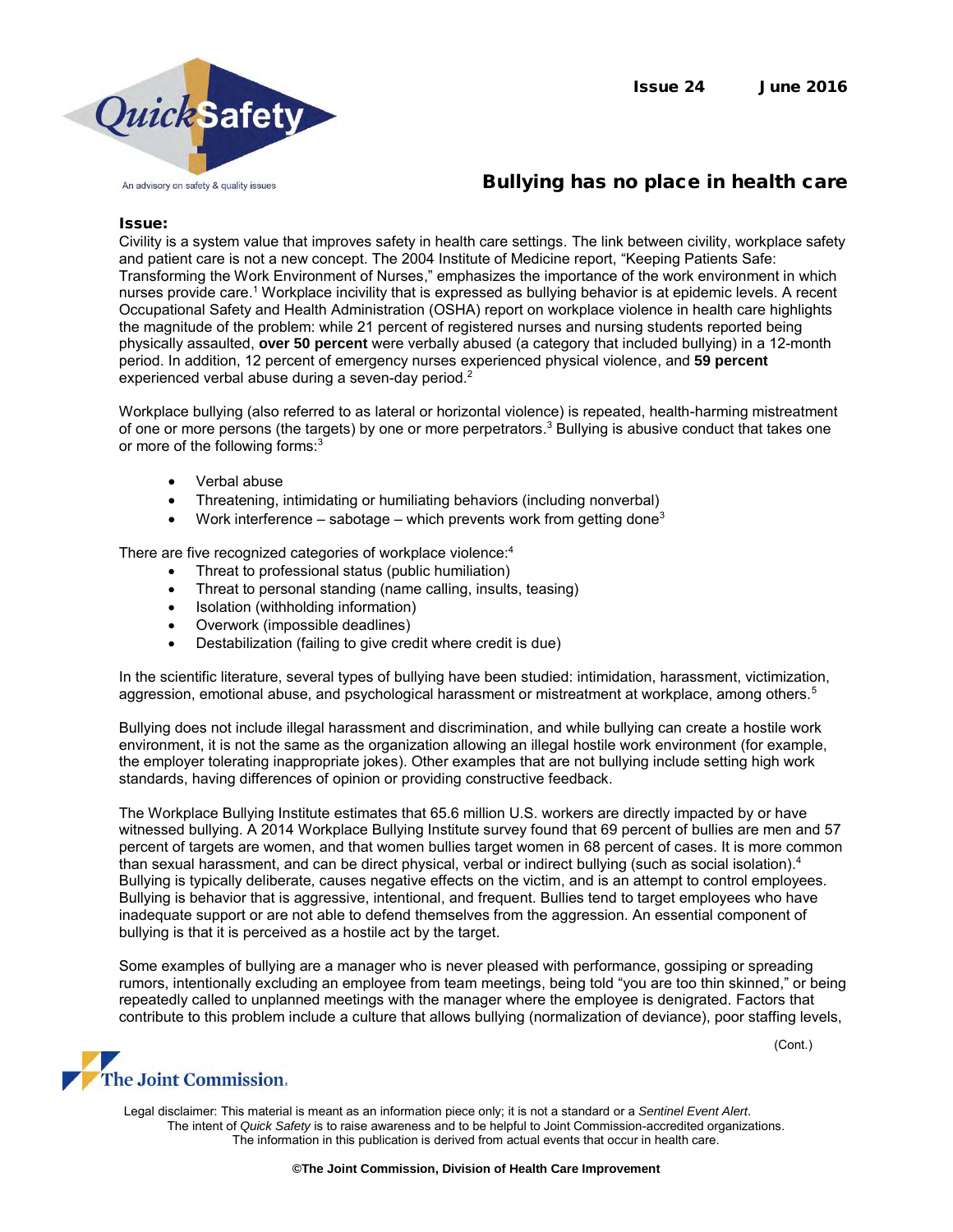excessive workloads, power imbalances and poor management skills. Specific organizational factors that can lead to workplace bullying are role conflict and ambiguity, work overload, stress, lack of autonomy and a lack of organizational fairness.<sup>6,7</sup>

In the health care setting, 44 percent of nursing staff members have been bullied. Nurses tend to accept nurseon-nurse bullying as part of the job, particularly the new or novice nurse, thus the coining of the phrase "nurses eat their young."<sup>8</sup> In a study of 284 health care workers, it was found that 38 percent of U.S. health care workers reported psychological harassment.<sup>5</sup>

The most common health care settings where bullying is prevalent are behavioral health units, emergency departments and intensive care units. In long term care settings, bullying occurs more frequently during evenings and night hours. The targets of bullying are employees who are typically under 40 years old; female physicians; and unmarried, female employees with less education and who have children at home.

# **Impact of workplace bullying**

The impact of bullying behaviors on the organization are lower morale, lower productivity and increased absenteeism (due to physical, psychological and emotional harm), followed by rapid and increased turnover, which compromises patient safety. Workplace bullying also leads to lawsuits, compensation for disability, loss of profits, negative impact on organizational reputation, and a corrosion of the patient to health care worker relationship. Employees, patients and families who witness behaviors that are not civil are concerned about how care can be impacted. For example, a nurse who is openly critical of another nurse, or a physician who is openly critical of a nurse.

The impacts on patient and care team safety include under-reporting of safety and quality concerns, and increases in harm, errors, infections and costs. As an example, the estimated cost of replacing a nurse is \$27,000 to \$103,000.<sup>9</sup> Bullying exacerbates the stress and demands of already stressful and demanding professions. Bullying contributes to burnout and drives talented and caring people out of the health professions. The kinds of improvements needed in patient safety and health care cannot be achieved if talented people are lost.

## **Battling workplace bullying**

Gerry Hickson, MD, and his colleagues at Vanderbilt University Medical Center (VUMC) have recognized that a significant barrier to eliminating bullying is under-reporting of the problem by health care professionals. Dr. Hickson includes a risk event reporting system in the VUMC set of "surveillance tools."<sup>10</sup>

A team led by Dr. Hickson is implementing a Co-Worker Observation Reporting System<sup>SM</sup> (CORS<sup>SM</sup>) at VUMC. The CORS<sup>SM</sup> project aims to encourage collegial respect and accountability and to couple safe, contemporaneous reporting with consistent, timely delivery of the captured stories.<sup>11</sup> The indications are that self-reporting of unprofessional and disrespectful behaviors increases self-regulation and civility.

Alan Rosenstein, a physician and leading expert in unprofessional behavior, states that, with respect to eliminating behaviors that undermine a safety culture, "The primary goal should be to improve care relationships by increasing understanding and responsiveness to individual (physician, staff, patient) needs (emotional Intelligence), provide training in diversity, stress, anger, and conflict management, improve communication and collaboration skills, and enhance an organizational culture that respects and supports physicians, staff, and patient-centered care."<sup>12</sup>

A method used to prevent bullying of novice nurses is cognitive rehearsal. In the original 2004 study,<sup>13</sup> 26 newly licensed nurses hired by a large acute care tertiary hospital in Boston, Massachusetts, participated in an exploratory descriptive study. They were taught about lateral violence in nursing practice and the use of cognitive rehearsal techniques as a shield from the negative effects of lateral violence on learning and socialization. Knowledge of lateral violence in nursing appeared to allow newly licensed nurses to depersonalize it, thus allowing them to ask questions and continue to learn. The learned cognitive responses helped them confront the lateral violence offender. Confrontation was described as difficult, but it resulted in the

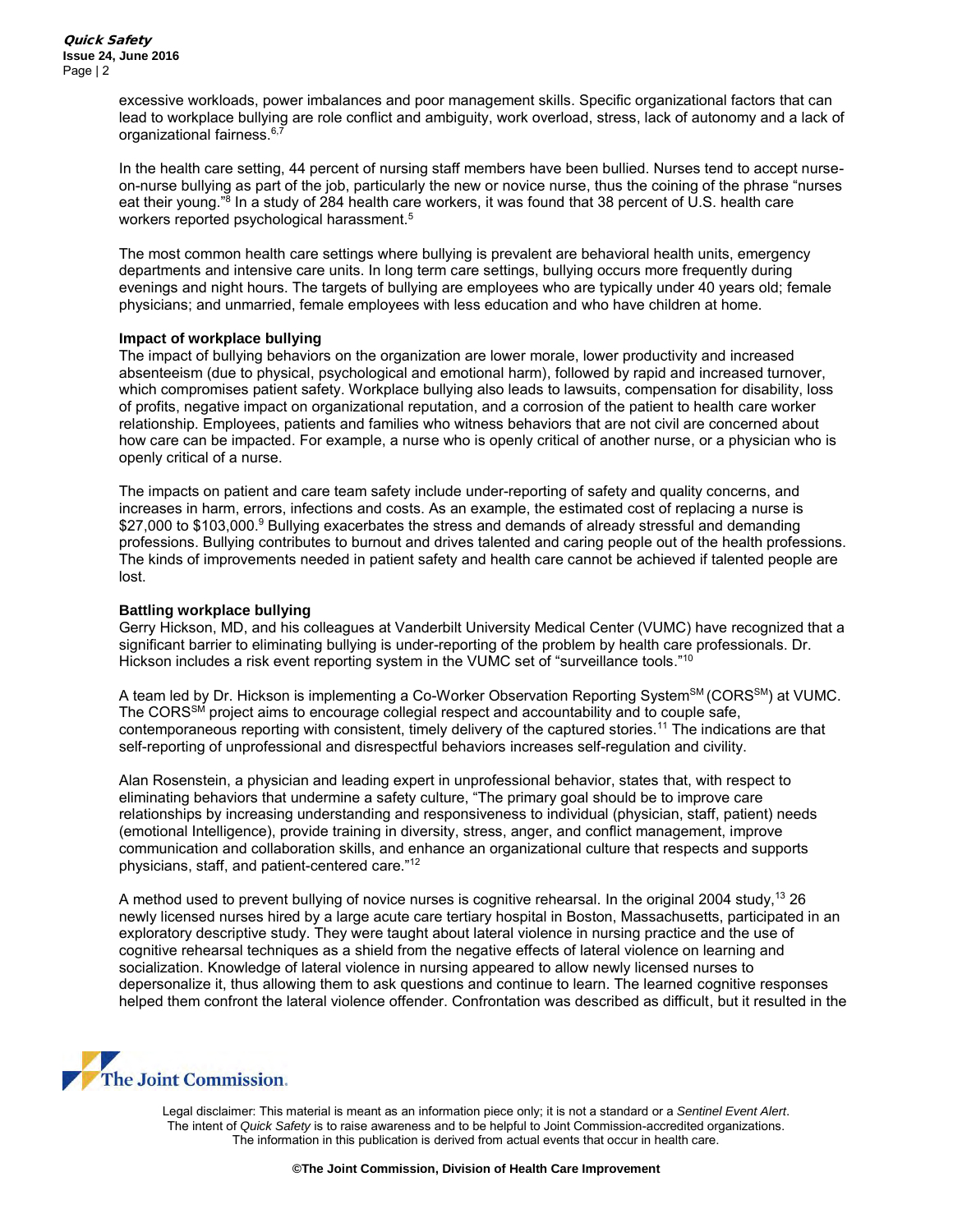resolution of the lateral violence behavior. Overall, the retention rate in this study population was positively affected.<sup>13</sup>

# Safety Actions to Consider:

In the 2013 Joint Commission publication, "Improving Patient and Worker Safety," civility is described as a necessary precursor for a safety culture in which care teams and patients must be treated with respect.<sup>14</sup> Civility matters, which means behaviors that undermine a culture of safety are not tolerated. W. Edwards Deming stated that "quality is everyone's responsibility." Leaders especially have a critical role in battling bullying behaviors, including:

- Establishing a safety system and culture that does not tolerate bullying behaviors. Make this a core value of all leaders in the organization.
- Confronting bullies and supporting the targets of bullying.

To correct bullying behaviors that can undermine a safety culture, all health care facilities should consider taking the following specific safety actions, which are highlighted in The Joint Commission's Sentinel Event Alert, Issue 40:<sup>15</sup>

- Educate all team members on appropriate professional behaviors that are consistent with the organization's code of conduct
- Hold all team members accountable for modeling desirable behaviors
- Develop and implement policies and procedures/processes that address:
	- o Bullying
	- o Reducing fear of retaliation
	- o Responding to patients and families who witness bullying
	- o Beginning disciplinary actions (how and when)

In developing these policies and procedures, solicit input from an inter-professional team that includes representation of medical and nursing teams, administrators, and other employees.<sup>15</sup>

### Resources:

1. Institute of Medicine. *[Keeping Patients Safe: Transforming the Work Environment of Nurses](http://www.nationalacademies.org/hmd/Reports/2003/Keeping-Patients-Safe-Transforming-the-Work-Environment-of-Nurses.aspx)*. Nov. 3, 2003 (accessed May 24, 2016)

2. Occupational Safety and Health Administration. [Workplace violence in health care: Understanding the](https://www.osha.gov/Publications/OSHA3826.pdf)  [challenge.](https://www.osha.gov/Publications/OSHA3826.pdf) OSHA 3826, 12/2105 (accessed May 18, 2016)

3. Workplace Bullying Institute. [The Healthy Workplace Campaign.](http://healthyworkplacebill.org/problem/) Healthy Workplace Bill website (accessed May 14, 2016)

4. Rayner C and Hoel H. A summary review of literature relating to workplace bullying. Journal of Community & Applied Social Psychology, 1997;7:181-191

5. Ariza-Montes A. Workplace bullying among healthcare workers. International Journal of Environmental Research & Public Health, 2013;10:3121-3139

6. Bowling NA and Beehr TA. Workplace harassment from the victim's perspective: A theoretical model and meta-analysis. Journal of Applied Psychology, Sept. 2006;91(5):998-1012

7. Topa G, et al. Acoso laboral: Meta-analisis y modelo intergrador de sus antecedents y consecuencias. Psicotherma, 2007;19:88-94 (English translation available online)

8. Meissner JE. Nursing, Mar. 1996;16(3):51-3

9. Li Y and Jones CB. A literature review of nursing turnover costs. Journal of Nursing Management, 2012;21(3):405-418

10. Hickson GB, et al. From front office to front line. 2<sup>nd</sup> edition. Oakbrook Terrace, Illinois: Joint Commission Resources, 2012:1-36

11. Hickson GB, et al. Using coworker observations to promote accountability for disrespectful and unsafe behaviors by physicians and advanced practice professionals. The Joint Commission Journal of Quality and Patient Safety, 2016;42:149-161